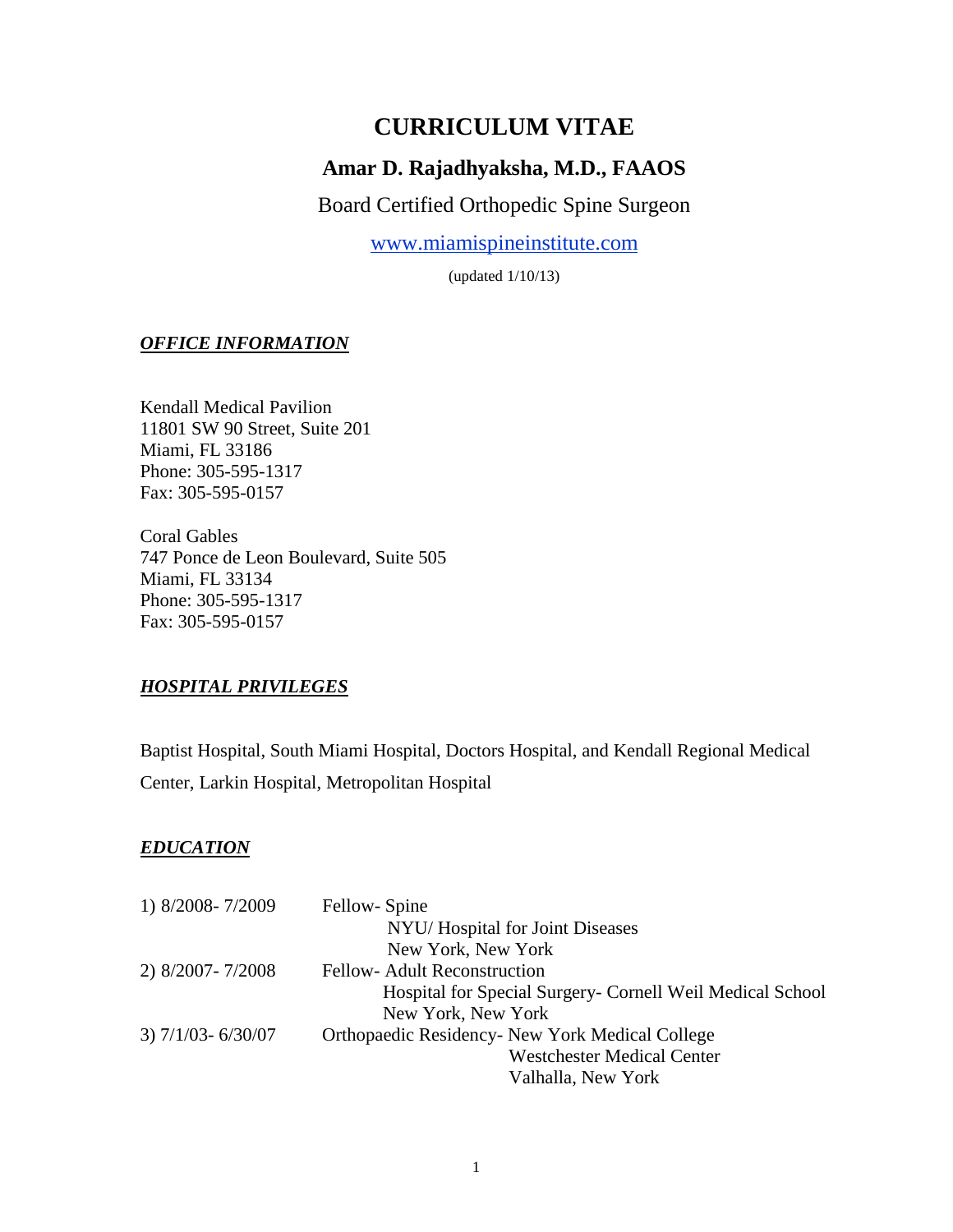| 4) $7/1/02 - 6/30/03$ | Surgical Internship - New York Medical College                |
|-----------------------|---------------------------------------------------------------|
|                       | <b>Westchester Medical Center</b>                             |
|                       | Valhalla, New York                                            |
| 5) $9/00 - 6/02$      | <b>Research Assistant- Johns Hopkins Medical Institutions</b> |
| $6)$ 9/94-2/00        | Medical Education - D.Y. Patil Medical College, Bombay, India |
|                       | M.B.B.S. Degree, University of Bombay, India                  |

# *HOSPITAL/ACADEMIC APPOINTMENTS*

| 1) 9/2000-6/2002   | <b>The Johns Hopkins Medical Institutions</b>                |
|--------------------|--------------------------------------------------------------|
|                    | Baltimore, Maryland                                          |
|                    | <b>Clinical Research Assistant</b>                           |
| 2) 3/2001-6/2002   | The Sinai Hospital of Baltimore,                             |
|                    | <b>Institute of Advanced Orthopaedics</b>                    |
|                    | Baltimore, Maryland                                          |
|                    | <b>Surgical Fellow</b>                                       |
| 3) 7/2002-6/2007   | <b>Westchester Medical Center</b>                            |
|                    | Valhalla, New York                                           |
|                    | Orthopaedic Resident                                         |
| 4) 7/2002-6/2007   | <b>St. Vincent's Catholic Medical Center</b>                 |
|                    | New York, New York                                           |
|                    | <b>Orthopaedic Resident</b>                                  |
| 5) 8/2007-7/2008   | <b>Hospital for Special Surgery</b>                          |
|                    | New York, New York                                           |
|                    | Fellow - Adult Reconstruction                                |
| 6) 8/2007-7/2008   | Weill Medical College of Cornell University/New York         |
|                    | <b>Presbyterian Hospital</b>                                 |
|                    | New York, New York                                           |
|                    | Senior Clinical Associate in Orthopaedic Surgery             |
| 7) 8/2008-7/2009   | <b>NYU/Hospital for Joint Diseases</b>                       |
|                    | New York, New York                                           |
|                    | Fellow - Spine                                               |
| 8) 8/2008-7-2009   | <b>NYU/Tisch Hospital</b>                                    |
|                    | New York, New York                                           |
|                    | Fellow - Spine                                               |
| 9) 8/2010- present | Florida International University/Herbert Wertheim College of |
|                    | <b>Medicine</b>                                              |
|                    | <b>Clinical Associate Professor</b>                          |
|                    | Department of Orthopedics                                    |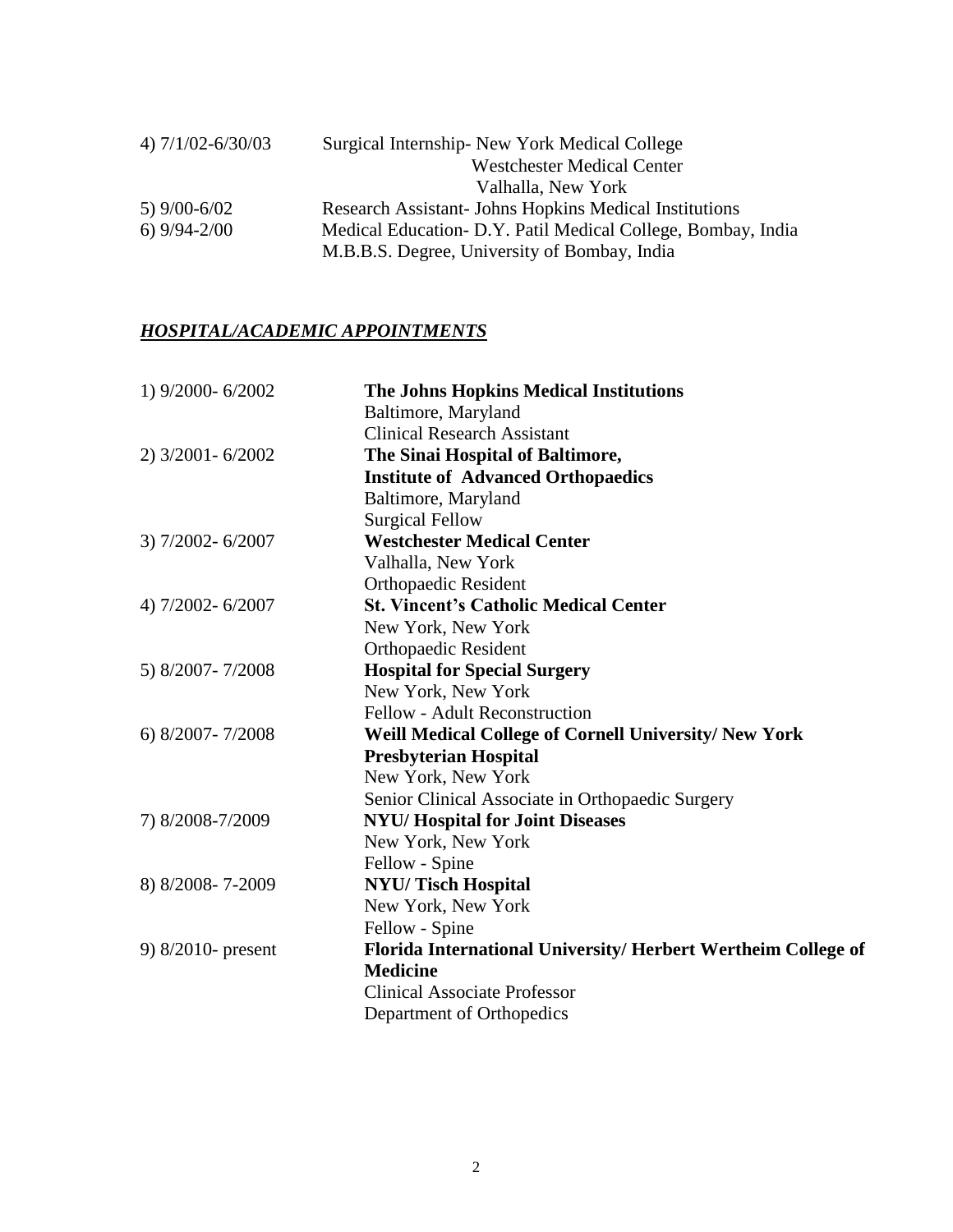#### *EDITORIAL/ADVISORY BOARD APPOINTMENTS*

- 2000- 2008- Orthopaedic Technology Review Editorial Advisory Board
- 2000- 2002- NAFT Educator Advisory Board
- 2001- 2002- North American VTE Expert's Network
- 2005- 2007- American Academy of Orthopaedic Surgeons Resident Liaison

#### *ACADEMIC HONORS*

- 1993- **National Institute of Health** Award for Research Apprenticeship
- 2003- **St. Vincent's Hospital Residents' Day** Award for Outstanding Research
- 2004- **American Academy of Orthopaedic Surgeons** Annual Meeting First Place- The Impact of New York State 405 Workforce Regulations at One Institution.

## 2004- **Eastern Orthopaedic Association Annual Meeting** Resident Research Award- Use of the Tibialis Anterior Tendon as a Landmark for Extramedullary Tibial Alignment in Total Knee Arthroplasty: An Anatomical Study

- 2006- **Duke University Joint Arthroplasty Young Investigators Meeting** Resident Travel Award- Crowe Type-IV Hip Dislocation and Limb Length Discrepancy Treated with Cementless Total Hip Arthroplasty and Pre-Arthroplasty Ilio-Femoral Distraction
- 2006- **Current Concepts in Joint Replacement** Resident Travel Scholarship- Spring Meeting Las Vegas, Nevada
- 2007- **Duke University Joint Arthroplasty Young Investigators Meeting Resident Travel Award- Understanding Osteonecrosis of the Knee**

#### 2008- **AO/Synthes Spine**

Traveling Fellowship Award

#### *PRESENTATIONS*

|                | November 29, 2000 - Washington DC Rheumatology Society Grand Rounds- |
|----------------|----------------------------------------------------------------------|
|                | <b>Avascular Necrosis- Treatment Options and Recent</b>              |
|                | Advances                                                             |
| May 5, 2001 -  | <b>NAFT</b> Educators Workshop                                       |
|                | Phoenix, Arizona                                                     |
|                | Warfarin Compliance                                                  |
| May 10, 2001 - | <b>Maryland Dental Association</b>                                   |
|                | Baltimore, Maryland                                                  |
|                | <b>Total Joint Arthroplasty and Dental Infections</b>                |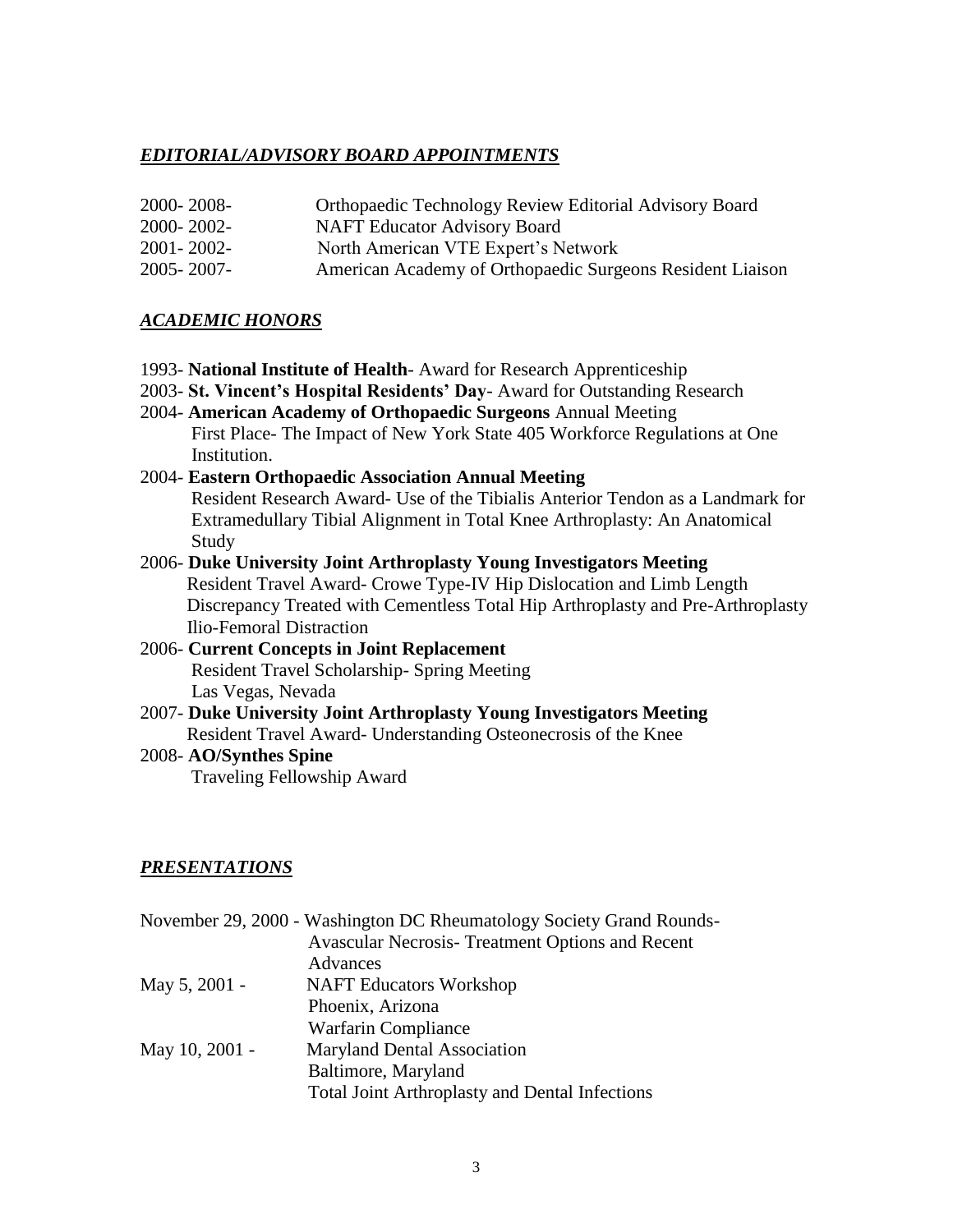| September 5, 2001- | <b>Osteonecrosis Course</b>                                             |
|--------------------|-------------------------------------------------------------------------|
|                    | Baltimore, Maryland                                                     |
|                    | Limited Femoral Resurfacing Versus Total Hip Arthroplasty for           |
|                    | Osteonecrosis                                                           |
| February 15, 2002- | American Academy of Orthopaedic Surgeons                                |
|                    | Dallas, Texas                                                           |
|                    | Outcomes of Limited Femoral Resurfacing Versus Total Hip                |
|                    | Arthroplasty for Osteonecrosis                                          |
| May 7, 2003-       | St. Vincent's Hospital Residents Research Day                           |
|                    | New York, New York                                                      |
|                    | Outcomes of Limited Femoral Resurfacing Versus Total Hip                |
|                    | Arthroplasty for Osteonecrosis                                          |
| October 14, 2004-  | <b>Eastern Orthopaedic Association</b>                                  |
|                    | Rio Grande, Puerto Rico                                                 |
|                    | Use of the Tibialis Anterior Tendon as a Distal Landmark for            |
|                    | Extramedullary Tibial Alignment in Total Knee Arthroplasty: An          |
|                    | <b>Anatomical Study</b>                                                 |
| November 4, 2004-  | <b>International Society for Fracture Repair</b>                        |
|                    | Bologna, Italy<br>Outcomes of Surgical Treatment of Pipkin II Fractures |
| April 21, 2005-    | Mid-America Orthopaedic Association                                     |
|                    | Amelia Island, Florida                                                  |
|                    | Outcomes of Surgical Treatment of Pipkin II Fractures                   |
| April 22, 2005-    | Mid-America Orthopaedic Association                                     |
|                    | Amelia Island, Florida                                                  |
|                    | The Impact of New York State 405 Workforce Regulations at One           |
|                    | Institution                                                             |
| April 23, 2005-    | Mid-America Orthopaedic Association                                     |
|                    | Amelia Island, Florida                                                  |
|                    | Outcomes of Limited Femoral Resurfacing for Osteonecrosis of the        |
|                    | <b>Femoral Head</b>                                                     |
| April 23, 2005-    | Mid-America Orthopaedic Association                                     |
|                    | Amelia Island, Florida                                                  |
|                    | Outcomes of Extracorporeal Shock Wave Therapy for Plantar Fasciitis     |
| September 5, 2005- | SICOT/SIROT 2005                                                        |
|                    | Istanbul, Turkey                                                        |
|                    | Outcomes of Surgical Treatment of Pipkin II Femoral Head                |
|                    | Fractures                                                               |
| September 8, 2005- | SICOT/SIROT 2005                                                        |
|                    | Istanbul, Turkey                                                        |
|                    | Outcomes of Limited Femoral Resurfacing for Osteonecrosis of            |
|                    | the Femoral Head                                                        |
| September 8, 2005- | SICOT/SIROT 2005                                                        |
|                    | Istanbul, Turkey                                                        |
|                    | Outcomes of Extracorporeal Shock Wave Therapy for Plantar Fasciitis     |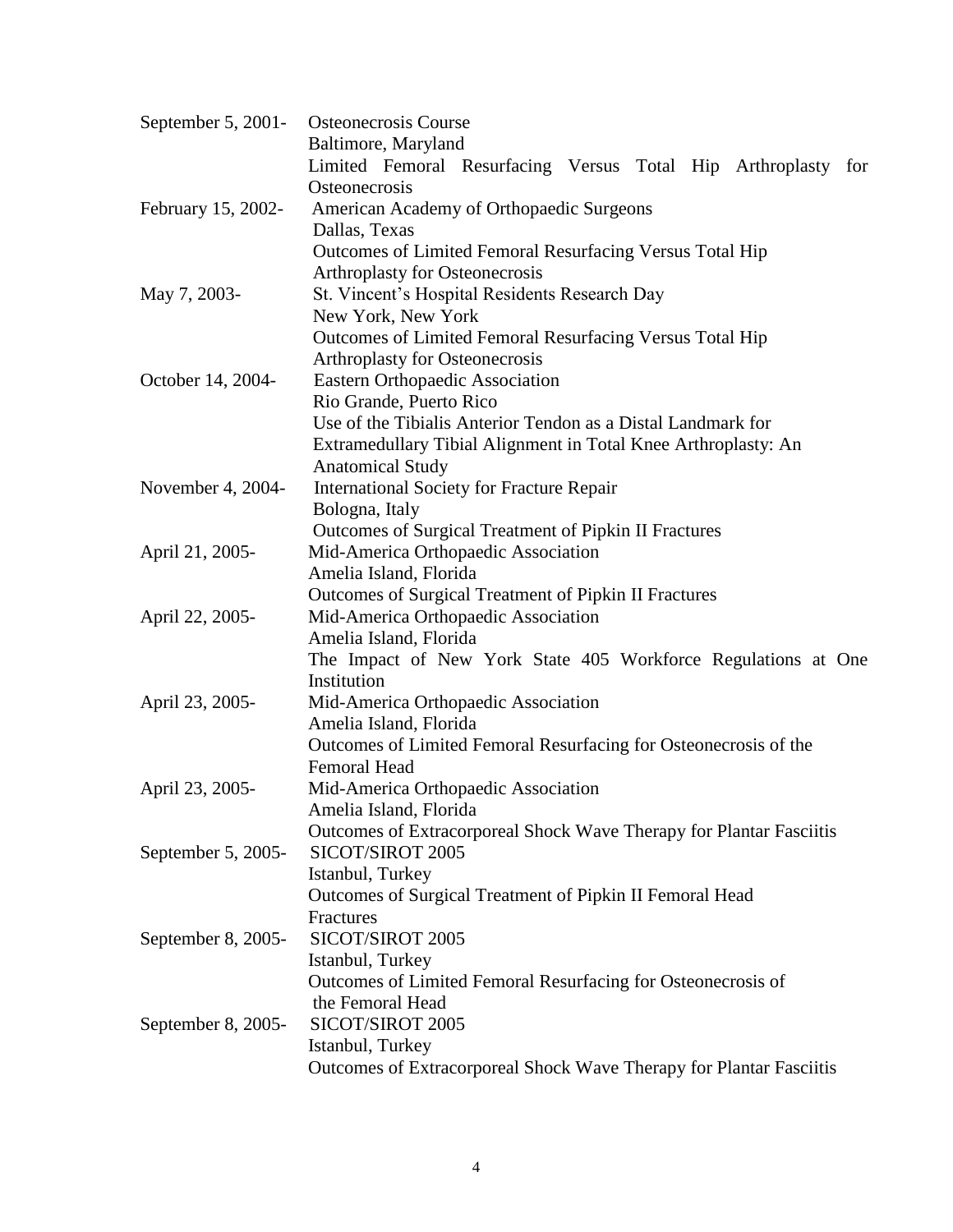| September 9, 2005- | SICOT/SIROT 2005                                                     |
|--------------------|----------------------------------------------------------------------|
|                    | Istanbul, Turkey                                                     |
|                    | Use of the Tibialis Anterior Tendon as a Landmark for Extramedullary |
|                    | Tibial Alignment in Total Knee Arthroplasty: An Anatomical Study     |
| August 24, 2006-   | SICOT/SIROT 2006                                                     |
|                    | Buenos Aires, Argentina                                              |
|                    | Comparison of Acetabular Polyethylene Wear Rates Between Highly      |
|                    | Crosslinked and Traditional Polyethylenes - A Minimum Five Year      |
|                    | Follow-up Study.                                                     |
| October 10, 2006-  | <b>ISTA 2006</b>                                                     |
|                    | New York, NY                                                         |
|                    | Outcomes of Limited Femoral Resurfacing for Osteonecrosis of         |
|                    | the Femoral Head                                                     |
| October 12, 2006-  | <b>ISTA 2006</b>                                                     |
|                    | New York, NY                                                         |
|                    | Patellofemoral Complications In Total Knee Arthroplasty              |
| February 27, 2009- | American Academy of Orthopaedic Surgeons 2009                        |
|                    | Las Vegas, NV                                                        |
|                    | Effect of Polyethylene Thickness on the Wear of Highly Cross-Linked  |
|                    | Acetabular Liners in a "Near-Impingement" Hip Simulator Model.       |
|                    |                                                                      |

# *GRANTS AND OTHER SUPPORT*

- 1. Conserve Plus Total Hip Resurfacing Arthroplasty PI: Mont, M.A., Co-Investigator: Rajadhyaksha,AD, and Etienne, G. Support: Wright Medical Inc. Arlington, Tennessee \$20,000.00 Research Support for (2000-2001)
- 2. Limited Femoral Resurfacing Research Grant PI: Mont, M.A., Co-Investigator: Hungerford, D.S., and Rajadhyaksha, AD Support: Wright Medical Inc. Arlington, Tennessee \$38,000.00 Research Support for (2000-2001)

# *PUBLICATIONS and MANUSCRIPTS ACCEPTED for PUBLICATION*

- 1) Rajadhyaksha, AD; Mont, MA; Treatment of osteonecrosis of the femoral head in the young patient. *Orthopaedic Technology Review*; pp 12-14; Dec, 2000.
- 2) [Mont MA, Rajadhyaksha AD, Low K, LaPorte DM, Hungerford DS.](http://www.ncbi.nlm.nih.gov/entrez/query.fcgi?cmd=Retrieve&db=PubMed&list_uids=12132839&dopt=Abstract) Anatomy of the knee extensor mechanism: correlation with patellofemoral arthrosis. *J South Orthop Assoc.* 2001 Spring;10(1):24-31.
- 3) Rajadhyaksha, AD; Mont, MA. Revision total hip arthroplasty in patients with rheumatoid arthritis. Accepted by *Journal of Musculoskeletal Medicine* for publication in 2001.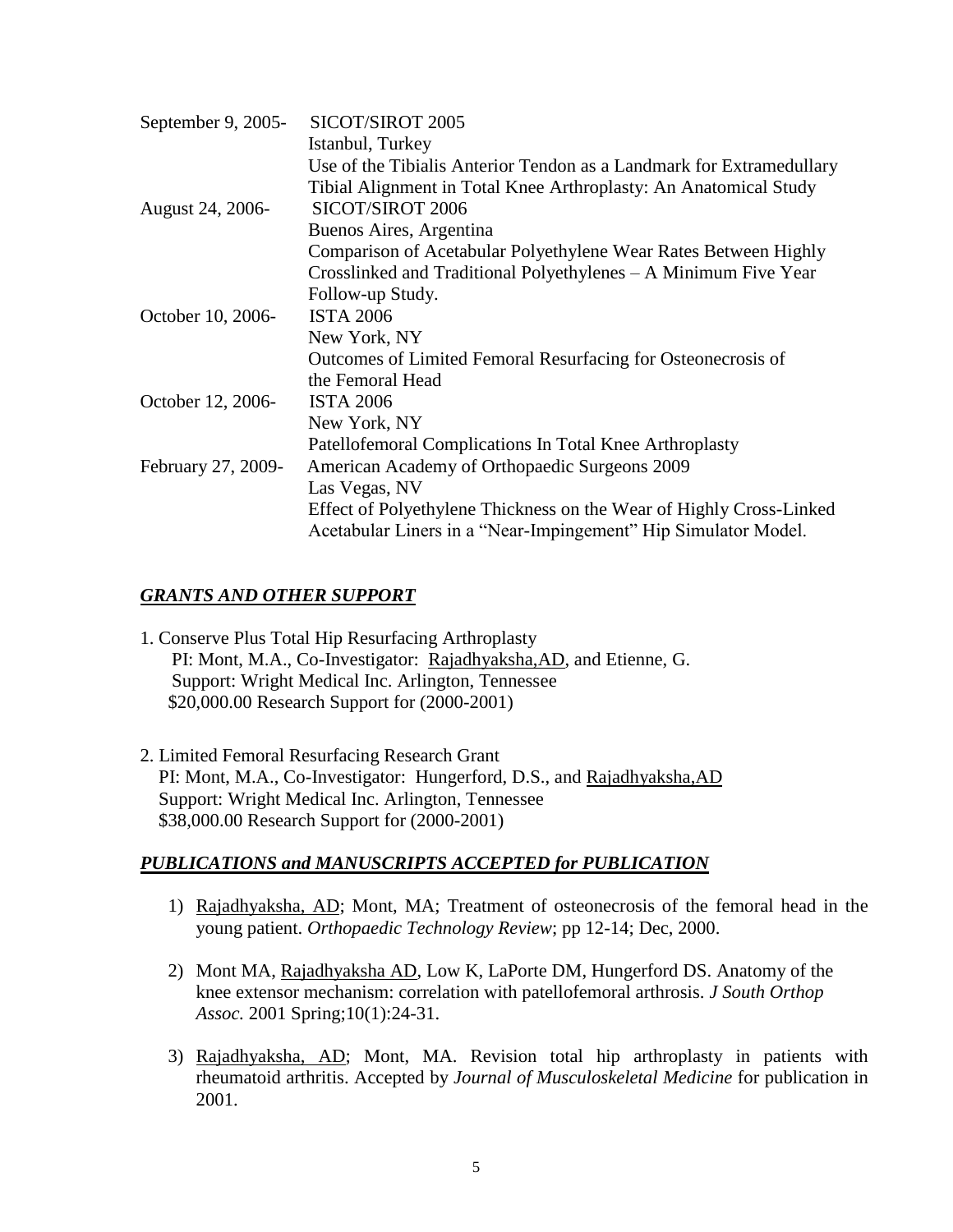- 4) [Lieberman JR, Berry DJ, Mont MA, Aaron RK, Callaghan JJ, Rajadhyaksha AD,](http://www.ncbi.nlm.nih.gov/entrez/query.fcgi?cmd=Retrieve&db=PubMed&list_uids=12690862&dopt=Abstract)  [Urbaniak JR..](http://www.ncbi.nlm.nih.gov/entrez/query.fcgi?cmd=Retrieve&db=PubMed&list_uids=12690862&dopt=Abstract) Osteonecrosis of the hip: management in the 21st century. *Instr Course Lect.* 2003;52:337-55.
- 5) Lieberman JR, Berry DJ, [Mont MA, Aaron RK, Callaghan JJ, Rajadhyaksha AD,](http://www.ncbi.nlm.nih.gov/entrez/query.fcgi?cmd=Retrieve&db=PubMed&list_uids=12690862&dopt=Abstract)  [Urbaniak JR..](http://www.ncbi.nlm.nih.gov/entrez/query.fcgi?cmd=Retrieve&db=PubMed&list_uids=12690862&dopt=Abstract) Osteonecrosis of the hip: management in the 21st century. *J Bone Joint Surg Am*. 2002 May;84-A(5):833-853.
- 6) Rajadhyaksha, AD; Kim, D; Chari, RS; Frassica, J; Primack, W; and Katz, E. A novel approach in treating recurrent bilateral hepaticojejunostomy biliary strictures post-liver transplantation: Successful use of Simpson's atherectomy device. *Liver Transplantation*. 2001; 7: 142-146.
- 7) [Mont MA, Rajadhyaksha AD, Marxen JL, Silberstein CE, Hungerford DS.](http://www.ncbi.nlm.nih.gov/entrez/query.fcgi?cmd=Retrieve&db=PubMed&list_uids=11912082&dopt=Abstract) Tennis after total knee arthroplasty. *Am J Sports Med*. 2002 Mar-Apr;30(2):163-6.
- 8) [Mont MA, Mears SC, Jones LC, Rajadhyaksha AD, Krackow AM, Bawa M, Hungerford](http://www.ncbi.nlm.nih.gov/entrez/query.fcgi?cmd=Retrieve&db=PubMed&list_uids=12216032&dopt=Abstract)  [DS.](http://www.ncbi.nlm.nih.gov/entrez/query.fcgi?cmd=Retrieve&db=PubMed&list_uids=12216032&dopt=Abstract) Is coding of diagnoses, comorbidities, and complications in total knee arthroplasty accurate? *J Arthroplasty*. 2002 Sep;17(6):767-72.
- 9) [Mont MA, Domb B, Rajadhyaksha AD, Padden DA, Jones LC, Hungerford DS.](http://www.ncbi.nlm.nih.gov/entrez/query.fcgi?cmd=Retrieve&db=PubMed&list_uids=12072756&dopt=Abstract) The fate of revised uncemented acetabular components in patients with rheumatoid arthritis. *Clin Orthop*. 2002 Jul;(400):140-8.
- 10) Mont, MA; Rajadhyaksha, AD; and Hungerford, DS. Outcomes of limited femoral resurfacing arthroplasty compared with total hip arthroplasty for osteonecrosis of the femoral head. *J Arthroplasty*. 2001 Dec;16(8 Suppl 1):134-9.
- 11) [Mears SC, Bawa M, Pietryak P, Jones LC, Rajadhyaksha AD, Hungerford DS, Mont](http://www.ncbi.nlm.nih.gov/entrez/query.fcgi?cmd=Retrieve&db=PubMed&list_uids=12218480&dopt=Abstract)  [MA.](http://www.ncbi.nlm.nih.gov/entrez/query.fcgi?cmd=Retrieve&db=PubMed&list_uids=12218480&dopt=Abstract) Coding of diagnoses, comorbidities, and complications of total hip arthroplasty. *Clin Orthop*. 2002 Sep;(402):164-70.
- 12) Lonner J; Mont MA; Sharkey P; Siliski J; Rajadhyaksha A; and Lotke P. Fate of the unrevised all-polyethylene patellar component in revision total knee arthroplasty. *J Bone Joint Surg Am*. 2003 Jan;85-A(1):56-9.
- 13) Mont, MA; Stuchin, SA; Stiehl, JB; Ritter, MA; Booth, RE; Laskin, RS; and Rajadhyaksha, AD: The spectrum of prosthesis design for primary total knee arthroplasty. *Instr Course Lect*. 2003;52:397-407.
- 14) [Etienne G, Waldman B, Rajadhyaksha AD, Ragland PS, and Mont MA.U](http://www.ncbi.nlm.nih.gov/entrez/query.fcgi?cmd=Retrieve&db=pubmed&dopt=Abstract&list_uids=14652398)se of a functional temporary prosthesis in a two-stage approach to infection at the site of a total hip arthroplasty. *J Bone Joint Surg Am*. 2003;85-A Suppl 4:94-6.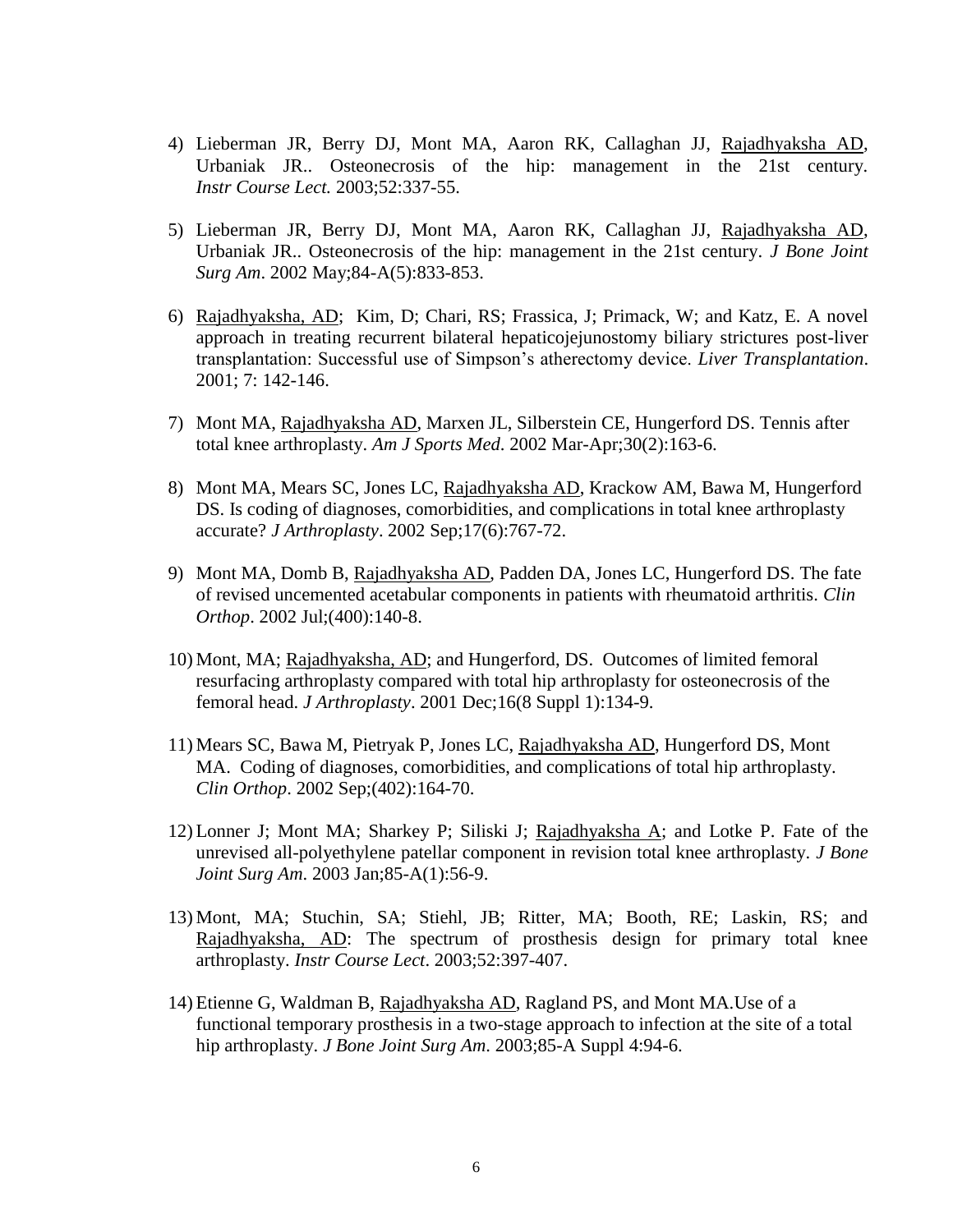- 15) [Mont MA, Jones LC, Rajadhyaksha AD, Shuler MS, Hungerford DS, Sieve-Smith L,](http://www.ncbi.nlm.nih.gov/entrez/query.fcgi?cmd=Retrieve&db=pubmed&dopt=Abstract&list_uids=15187850)  [Wang P, Cordista AG, Glueck CJ.](http://www.ncbi.nlm.nih.gov/entrez/query.fcgi?cmd=Retrieve&db=pubmed&dopt=Abstract&list_uids=15187850) Risk factors for pulmonary emboli after total hip or knee arthroplasty. *Clin Orthop*. 2004 May;(422):154-63.
- 16) [Foran JR, Mont MA, Rajadhyaksha AD, Jones LC, Etienne G, Hungerford DS.](http://www.ncbi.nlm.nih.gov/entrez/query.fcgi?cmd=Retrieve&db=pubmed&dopt=Abstract&list_uids=15483795) Total knee arthroplasty in obese patients: a comparison with a matched control group. *J Arthroplasty*. 2004 Oct;19(7):817-24.
- 17) Rajadhyaksha, AD; Zelazny, D; Galeno, J; and Asprinio, DE. Outcomes Of Surgical Treatment Of Pipkin II Femoral Head Fractures*. J Orthop Trauma*. 2004 18 (9)S, S34.
- 18) Rajadhyaksha, AD; Luks, H; Zelazny, D; and Asprinio, DE. Percutaneous Antegrade Intramedullary Nailing (IMN) for Femoral Shaft Fractures: A Surgical Technique. *J Orthop Trauma*. 2004 18 (9)S, S21.
- 19) Rajadhyaksha AD; Mont MA; and Becker L. An unusual cause of knee pain 10 years after arthroscopy. Arthroscopy. 2006 Nov;22(11):1253.e1-3. Epub 2006 Sep 11.
- 20) Rajadhyaksha AD, Brotea C, Cheung Y, Kuhn C, Ramakrishnan R, Zelicof SB. [Five-year](http://www.ncbi.nlm.nih.gov/pubmed/18534491?ordinalpos=1&itool=EntrezSystem2.PEntrez.Pubmed.Pubmed_ResultsPanel.Pubmed_DefaultReportPanel.Pubmed_RVDocSum)  comparative [study of highly cross-linked \(Crossfire\) and traditional polyethylene.](http://www.ncbi.nlm.nih.gov/pubmed/18534491?ordinalpos=1&itool=EntrezSystem2.PEntrez.Pubmed.Pubmed_ResultsPanel.Pubmed_DefaultReportPanel.Pubmed_RVDocSum) J Arthroplasty. 2009 Feb;24(2):161-7.
- 21) [Rajadhyaksha AD,](http://www.ncbi.nlm.nih.gov/sites/entrez?Db=pubmed&Cmd=Search&Term=%22Rajadhyaksha%20AD%22%5BAuthor%5D&itool=EntrezSystem2.PEntrez.Pubmed.Pubmed_ResultsPanel.Pubmed_DiscoveryPanel.Pubmed_RVAbstractPlus) [Mehta H,](http://www.ncbi.nlm.nih.gov/sites/entrez?Db=pubmed&Cmd=Search&Term=%22Mehta%20H%22%5BAuthor%5D&itool=EntrezSystem2.PEntrez.Pubmed.Pubmed_ResultsPanel.Pubmed_DiscoveryPanel.Pubmed_RVAbstractPlus) [Zelicof SB.](http://www.ncbi.nlm.nih.gov/sites/entrez?Db=pubmed&Cmd=Search&Term=%22Zelicof%20SB%22%5BAuthor%5D&itool=EntrezSystem2.PEntrez.Pubmed.Pubmed_ResultsPanel.Pubmed_DiscoveryPanel.Pubmed_RVAbstractPlus) Use of tibialis anterior tendon as distal landmark for extramedullary tibial alignment in total knee arthroplasty: an anatomical study. [Am J Orthop.](javascript:AL_get(this,%20) 2009 Mar;38(3):E68-70.
- 22) Kelly NH, Rajadhyaksha AD, Wright TM, Maher SA, Westrich GH. [High Stress](http://www.ncbi.nlm.nih.gov/pubmed/19898911?itool=EntrezSystem2.PEntrez.Pubmed.Pubmed_ResultsPanel.Pubmed_RVDocSum&ordinalpos=1)  [Conditions Do Not Increase Wear of Thin Highly Crosslinked UHMWPE.](http://www.ncbi.nlm.nih.gov/pubmed/19898911?itool=EntrezSystem2.PEntrez.Pubmed.Pubmed_ResultsPanel.Pubmed_RVDocSum&ordinalpos=1) Clin Orthop Relat Res. 2009 Nov 7.
- 23) [Lonner BS,](http://www.ncbi.nlm.nih.gov/pubmed?term=%22Lonner%20BS%22%5BAuthor%5D&itool=EntrezSystem2.PEntrez.Pubmed.Pubmed_ResultsPanel.Pubmed_RVAbstract) [Auerbach JD,](http://www.ncbi.nlm.nih.gov/pubmed?term=%22Auerbach%20JD%22%5BAuthor%5D&itool=EntrezSystem2.PEntrez.Pubmed.Pubmed_ResultsPanel.Pubmed_RVAbstract) [Sponseller P,](http://www.ncbi.nlm.nih.gov/pubmed?term=%22Sponseller%20P%22%5BAuthor%5D&itool=EntrezSystem2.PEntrez.Pubmed.Pubmed_ResultsPanel.Pubmed_RVAbstract) [Rajadhyaksha AD,](http://www.ncbi.nlm.nih.gov/pubmed?term=%22Rajadhyaksha%20AD%22%5BAuthor%5D&itool=EntrezSystem2.PEntrez.Pubmed.Pubmed_ResultsPanel.Pubmed_RVAbstract) [Newton PO.](http://www.ncbi.nlm.nih.gov/pubmed?term=%22Newton%20PO%22%5BAuthor%5D&itool=EntrezSystem2.PEntrez.Pubmed.Pubmed_ResultsPanel.Pubmed_RVAbstract) Variations in Pelvic and Other Sagittal Spinal Parameters as a Function of Race in Adolescent Idiopathic Scoliosis. [Spine \(Phila Pa 1976\).](javascript:AL_get(this,%20) 2010 Feb 4

#### *BOOK CHAPTERS*

- 1. Khanuja, P; Rajadhyaksha, AD; Etienne, G; Perez, O; Mont, M.A: Rehabilitation after total knee arthroplasty. *Physical Medicine and Rehabilitation Secrets*, 2nd Edition, for publication in 2001.
- 2. Etienne, G; Khanuja, P; Perez, O; Rajadhyaksha, AD; Mont, M.A.: Rehabilitation after total hip arthroplasty. *Physical Medicine and Rehabilitation Secrets*, 2nd Edition, for publication in 2001.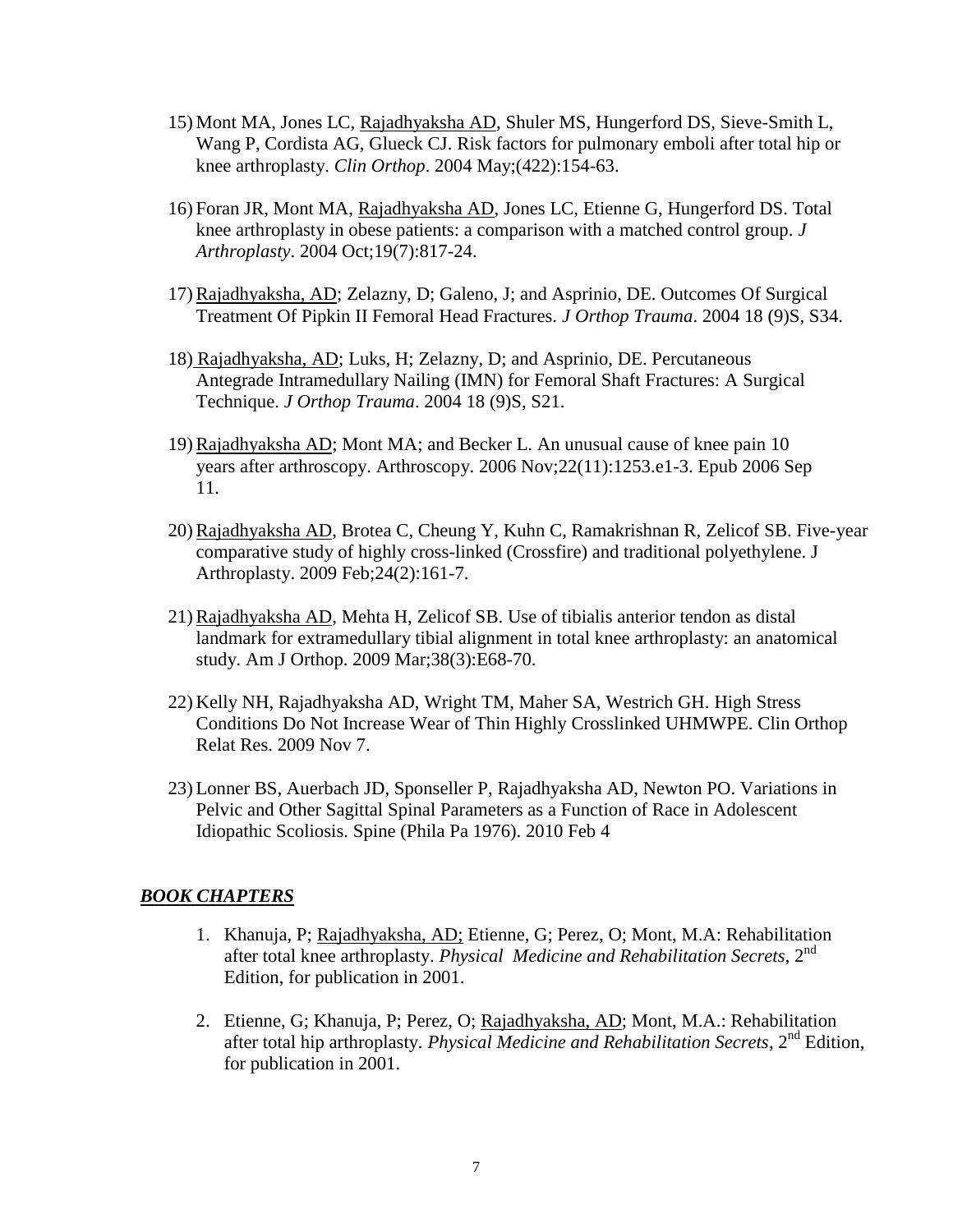- 3. Mont, MA; Stuchin, SA; Stiehl, JB; Ritter, MA; Booth, RE; Laskin, RS; and Rajadhyaksha, AD: The spectrum of prosthesis design for primary total knee arthroplasty. *Instr Course Lect*. 2003;52:397-407.
- 4. [Lieberman JR, Berry DJ, Mont MA, Aaron RK, Callaghan JJ, Rajadhyaksha AD,](http://www.ncbi.nlm.nih.gov/entrez/query.fcgi?cmd=Retrieve&db=PubMed&list_uids=12690862&dopt=Abstract)  [Urbaniak JR..](http://www.ncbi.nlm.nih.gov/entrez/query.fcgi?cmd=Retrieve&db=PubMed&list_uids=12690862&dopt=Abstract) Osteonecrosis of the hip: management in the 21st century. *Instr Course Lect.* 2003;52:337-55.

# *INTERNET PUBLICATIONS*

- 1. Rajadhyaksha, AD; Mont, MA; Case Report- Hip Pain in a Thirty-Four year-old Man. *Journal of Bone and Joint Surgery- Am Image Quiz*. Accepted for publication in 2001
- 2. Rajadhyaksha, AD; Mont, MA; Treatment Alternatives for Avascular Necrosis of the Femoral Head. *Journal of Bone and Joint Surgery- Am Image Quiz*. Accepted for publication in 2001
- 3. Rajadhyaksha, AD; Mont, MA; Levine, M: Osteonecrosis, knee. Pearsall, AW; Talavera, F; Uribe, JW. (eds); *Emedicine*
- 4. Levine, M; Rajadhyaksha, AD; Mont, MA: Osteonecrosis, shoulder. Lazarus, MD; Talavera, F; Mooar, PA (eds); *Emedicine*
- 5. Levine, M; Rajadhyaksha, AD; Mont, M.D.: Osteonecrosis, hip. Hozack, WJ; Talavera, F; Fitzgerald, RH (eds); *Emedicine*
- 6. Rajadhyaksha AD; Mont MA; and Becker L. An unusual cause of knee pain 10 years after arthroscopy. Arthroscopy. Epub September 11, 2006.
- 7. Rajadhyaksha AD, Brotea C, Cheung Y, Kuhn C, Ramakrishnan R, Zelicof SB. [Five](http://www.ncbi.nlm.nih.gov/pubmed/18534491?ordinalpos=1&itool=EntrezSystem2.PEntrez.Pubmed.Pubmed_ResultsPanel.Pubmed_DefaultReportPanel.Pubmed_RVDocSum)[year comparative study of highly cross-linked \(crossfire\) and traditional polyethylene.](http://www.ncbi.nlm.nih.gov/pubmed/18534491?ordinalpos=1&itool=EntrezSystem2.PEntrez.Pubmed.Pubmed_ResultsPanel.Pubmed_DefaultReportPanel.Pubmed_RVDocSum) J Arthroplasty. Epub 2008 Mar 4.

#### *SUBMITTED MANUSCRIPTS*

- 1. Rajadhyaksha, AD, Fishkin, Z; Kamerlink, J; Xavier, S; Knee, E; Valdevit, T; and Errico, T. Determination of Prosthesis Migration and Stability in Three Lumbar Total Disc Arthroplasty Designs
- 2. Rajadhyaksha, AD and Goldstein, J. Rhuematoid Arthritis of the Cervical Spine. The Aging Spine. Ed. Yue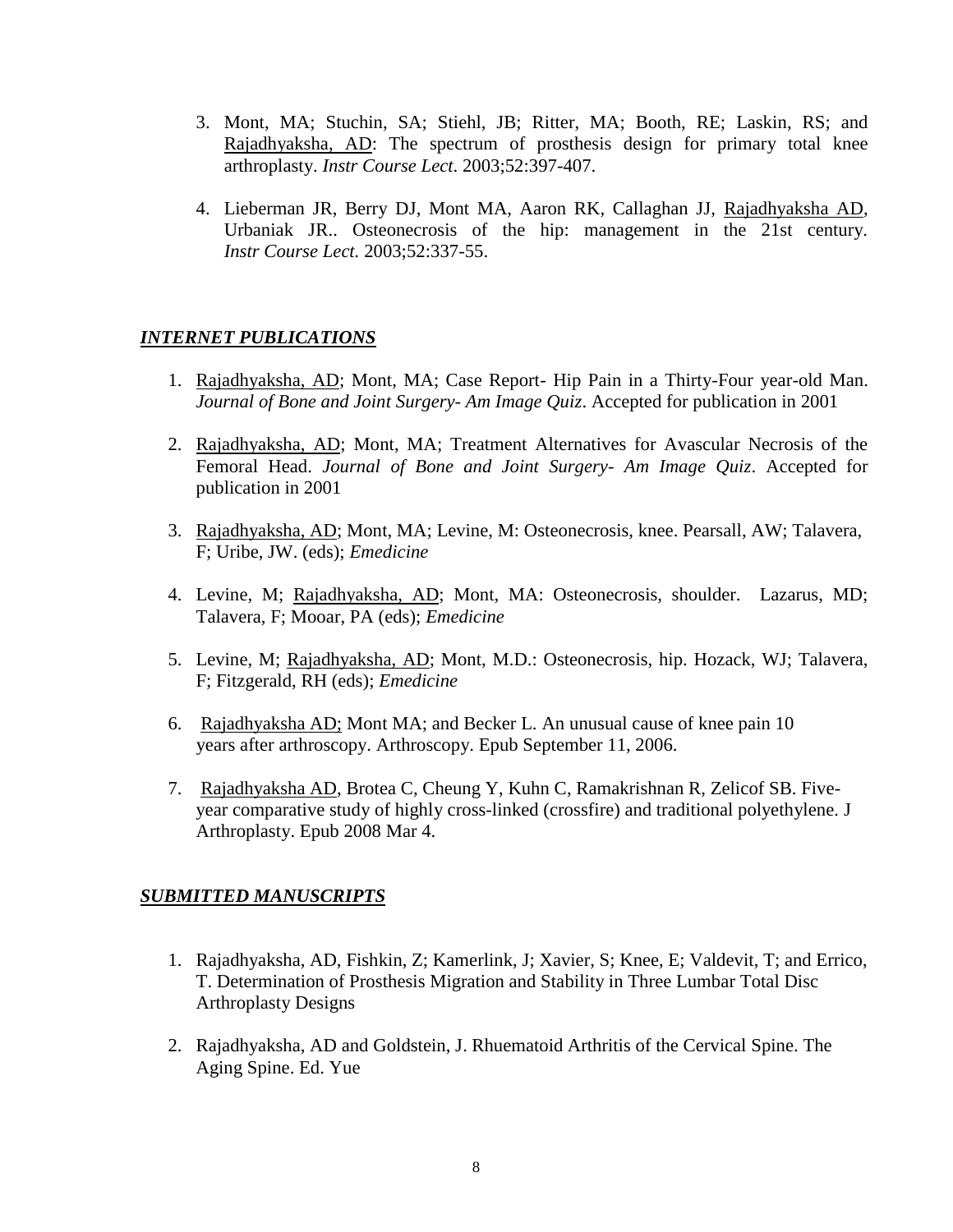## *ABSTRACTS-accepted*

1) Outcomes of limited femoral head resurfacing as compared to total hip arthroplasty for osteonecrosis. Mont, MA; Rajadhyaksha, AD; Domb, BA; Jones, LC; and Hungerford, DS. Accepted for Harris Festshrift. Massachusetts General Hospital. 2001.

2) Outcomes of Limited Resurfacing for Osteonecrosis of the Femoral Head Rajadhyaksha, A.D.; Mont, M.A.; Etienne, G.; Perez, O.; Khanuja, P.; and Hungerford, D.S. Accepted to AAHKS Annual Meeting, Dallas 2001

3) Identification of Total Joint Arthroplasty Patients at High Risk for Pulmonary Embolism M.A. Mont, L.C. Jones, A. Cordista, M. Shuler, A.D. Rajadhyaksha, C. Glueck, D.S. Hungerford. Accepted to American Academy of Orthopaedic Surgeons Annual Meeting 2002

4) Foran, JRH; Rajadhyaksha, AD; Jones, LC; Hungerford, DS; and Mont, MA. Total knee arthroplasty in obese patients. Accepted to American Academy of Orthopaedic Surgeons Annual Meeting 2002

5) Outcomes of Limited Femoral Head Resurfacing as Compared to Total Hip Arthroplasty for Osteonecrosis. M.A. Mont, A.D. Rajadhyaksha, B. Domb, L.C. Jones, D.S. Hungerford. Accepted to American Academy of Orthopaedic Surgeons Annual Meeting 2002

6) Outcomes of Limited Resurfacing for Osteonecrosis of the Femoral Head. A.D. Rajadhyaksha, O. Perez, G. Etienne, H. Khanuja, M.A. Mont, D.S. Hungerford. Accepted to American Academy of Orthopaedic Surgeons Annual Meeting 2002

7) Identification of Total Joint Arthroplasty Patients at High Risk for Pulmonary Embolism. M.A. Mont, L.C. Jones, A. Cordista, M. Shuler, A.D. Rajadhyaksha, C. Glueck, D.S. Hungerford. Accepted to American Heart Association in 2002.

8) Mont, MA; Alam, Z; Etienne, G; and Rajadhyaksha, AD. ResurfacingArthroplasty: Past, Present, and Future. Accepted to the Hip Society 2002.

9) M.A. Mont, A.D. Rajadhyaksha, L.C. Jones, and D.S. Hungerford. Outcomes of Nonvascularized Bone Grafting for Osteonecrosis of the Femoral Head. Accepted to SIROT Annual Meeting 2002

10) M.A. Mont, A.D. Rajadhyaksha, L.C. Jones, and D.S. Hungerford. Outcomes of Nonvascularized Bone Grafting for Osteonecrosis of the Femoral Head. Accepted to SICOT Annual Meeting 2002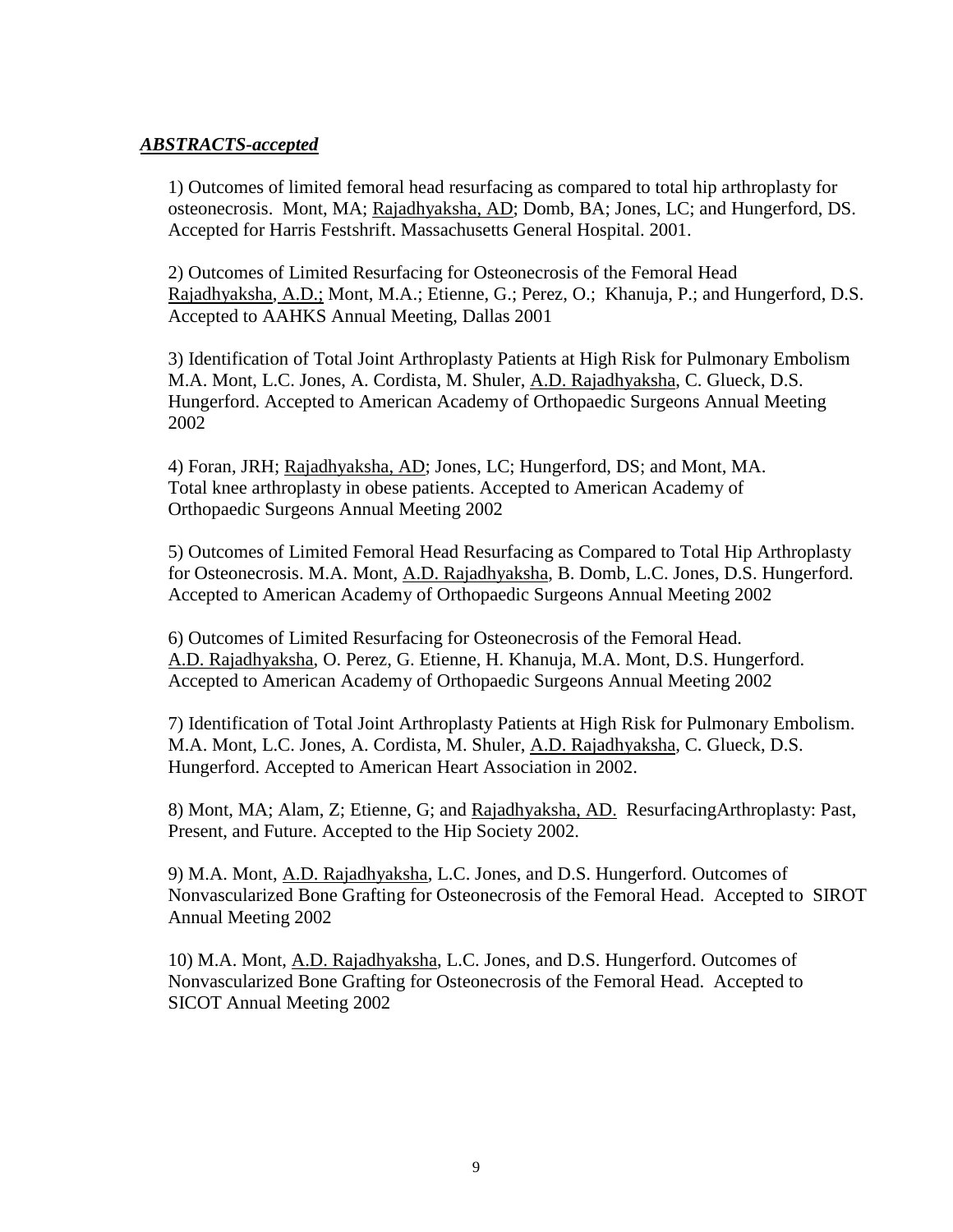11) Hitt Kirby, MD; Tim Hoeman, MS; Joseph Moskal, MD; John Schurman, MD; Kenneth Greene, MD; Joseph McCarthy, MD; Amar Rajadhyaksha, MD; Amy Belisle, MS; Michael Mont, MD. Anthropometric Measurements of the Human Knee: Correlation to Sizing of Existing Knee Arthroplasty Systems. Accepted to American Academy of Orthopaedic Surgeons Annual Meeting 2003

12) Simon Mears, MD; Bawa Maneesh, MD; Lynne Jones, PhD; Amar Rajadhyaksha, MD; David Hungerford, MD; Michael Mont, MD. Shortened Hospital Stays after Total Hip Arthroplasties Have No Effect on Decreased Complication Rates. Accepted to American Academy of Orthopaedic Surgeons Annual Meeting 2003

13) Amar Rajadhyaksha, MD; Jared Foran, BS; William Hozack, MD; Richard Rothman, MD; James Stiehl, MD; Marc Hungerford, MD; Mark Manoso, MD; David Hungerford, MD; Michael Mont, MD. Outcomes of Total Hip Arthroplasty in Patients 21 Years of Age or Younger. Accepted to American Academy of Orthopaedic Surgeons Annual Meeting 2003

14) Amar Rajadhyaksha, MD; Ronald Delanois, MD; Gracia Etienne, MD, PhD; David Hungerford, MD; Michael Mont, MD. Atraumatic Avascular Necrosis of the Distal Tibia. Accepted to American Academy of Orthopaedic Surgeons Annual Meeting 2003

15) Michael Shuler, BS; Amar Rajadhyaksha, MD; Lynne Jones, PhD; David Hungerford, MD; Michael Mont, MD; Gracia Etienne, MD, PhD. A Cost Comparison Study of Patients Receiving Intravenous Antibiotics after an Infected Total Hip Replacement: Treatment at Home versus the Hospital Setting. Accepted to American Academy of Orthopaedic Surgeons Annual Meeting 2003

16) Barry Waldman, MD; Amar Rajadhyaksha, MD; Gracia Etienne, MD, PhD; Michael Mont, MD. Use of the Femoral Component with Antibiotic Impregnated Cement as a Spacer in the Treatment of Infected Total Hip Arthroplasty. Accepted to American Academy of Orthopaedic Surgeons Annual Meeting 2003

17) Noah Gordon, BS; Amar Rajadhyaksha, MD; John Schnell, MD; Lynne Jones, PhD; David Hungerford, MD; Michael Mont, MD. Clinical and Radiographic Outcomes of Total Knee Arthroplasty in High Activity Patients Compared to Non-High Activity Patients. Accepted to American Academy of Orthopaedic Surgeons Annual Meeting 2003

18) Jared Foran, BS; Amar Rajadhyaksha, MD; Lynne Jones, PhD; Gracia Etienne, MD, PhD; David Hungerford, MD; Michael Mont, MD. A Comparison of Obese and Non-Obese Patients Who Underwent a Third Generation PCL Retaining Total Knee Arthroplasty. Accepted to American Academy of Orthopaedic Surgeons Annual Meeting 2003

19) Gracia Etienne, MD, PhD; Barry Waldman, MD; Amar Rajadhyaksha, MD; Michael Mont, MD. Use of a Functional Temporary Prosthesis in Two-Stage Approach to Infected Total Hip Arthroplasty. Accepted to American Academy of Orthopaedic Surgeons Annual Meeting 2003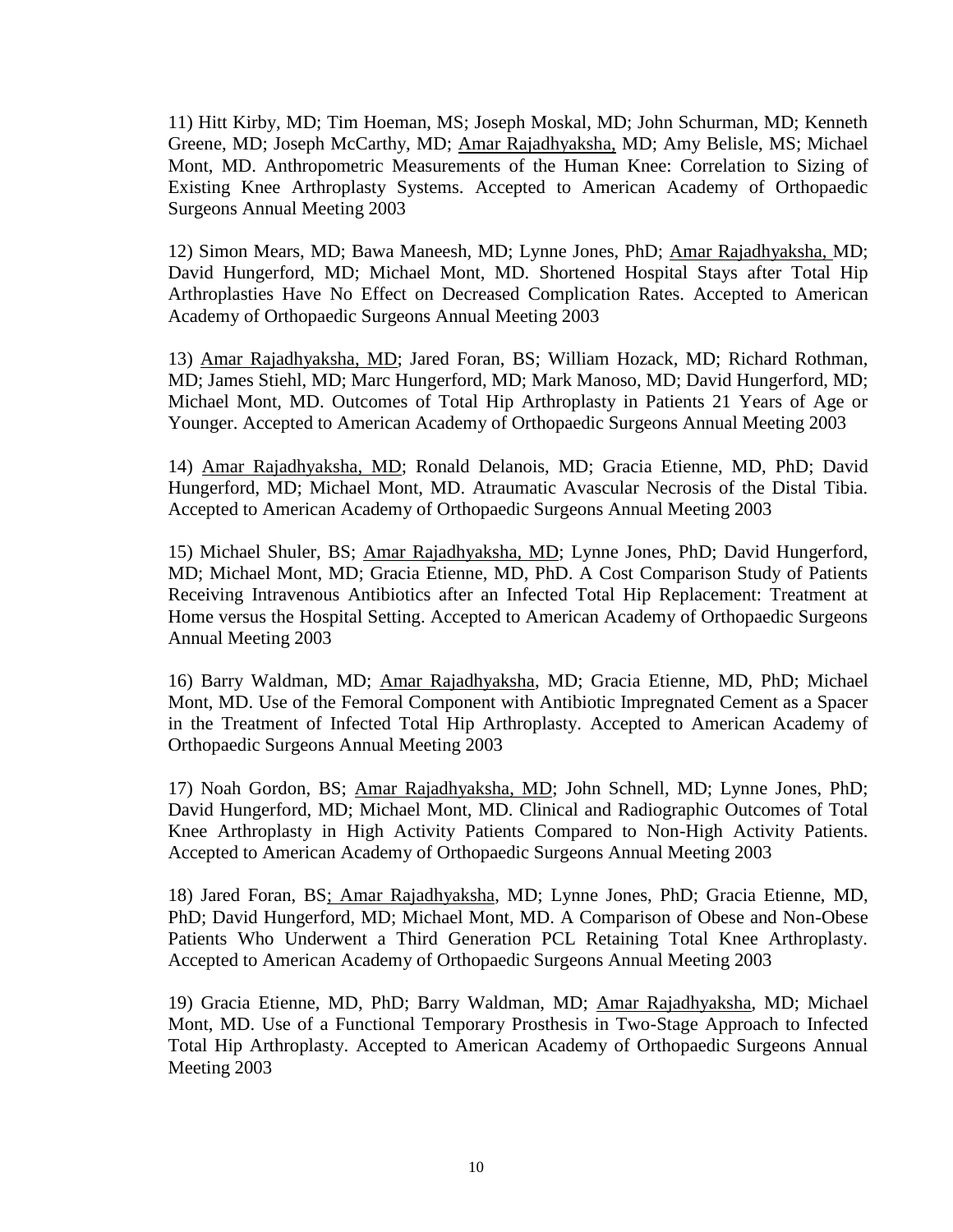20) Harpal Khanuja, MD; Amar Rajadhyaksha, MD; Gracia Etienne, MD, PhD; Marc Hungerford, MD; Lynne Jones, PhD; David Hungerford, MD; Michael Mont, MD. Avascular Necrosis of the Knee: A Comprehensive Review. Accepted to American Academy of Orthopaedic Surgeons Annual Meeting 2003

21) Rajadhyaksha, AD; Mohan, A; Mallen, JM; and Asprinio, DE. The Impact of New York State 405 Workforce Regulations at One Institution. Accepted to American Academy of Orthopaedic Surgeons Annual Meeting 2004

22) Gordon, N; Rajadhyaksha, AD; Jones, LC; Etienne, G; and Mont, MA. A Review of Classification Methods for AVN Allows for Cross Study Outcome Evaluation. Accepted to ARCO Meeting and International Symposium 2002.

23) Rajadhyaksha, AD; Zelazny, D; and Asprinio, DE. Outcomes Of Surgical Treatment Of Pipkin II Femoral Head Fractures. Accepted to Orthopaedic Trauma Association 2004.

24) Rajadhyaksha, AD; Zelazny, D; and Asprinio, DE. Outcomes Of Surgical Treatment Of Pipkin II Femoral Head Fractures. Accepted to Eastern Orthopaedic Association 2004.

25) Rajadhyaksha, AD; Mohan, A; Mallen, JM; and Asprinio, DE. The Impact of New York State 405 Workforce Regulations at One Institution. Accepted to Eastern Orthopaedic Association 2004.

26) Rajadhyaksha, AD; Mehta, H; Kuhn, C; and Zelicof, SB. Use of the Tibialis Anterior Tendon as a Landmark for Extramedullary Tibial Alignment in Total Knee Arthroplasty: An Anatomical Study. Accepted to Eastern Orthopaedic Association 2004.

 27) Rajadhyaksha, AD; Grose, A; Kuhn, C; and Zelicof, SB. Outcomes of Extracorporeal Shock Wave Therapy for Plantar Fasciitis. Accepted to Eastern Orthopaedic Association 2004.

28) Rajadhyaksha, AD; Kuhn, C; and Zelicof, SB. Outcomes of Limited Femoral Resurfacing for Osteonecrosis of the Femoral Head. Accepted to Eastern Orthopaedic Association 2004.

29) Rajadhyaksha, AD; Zelazny, D; Galeno, J; and Asprinio, DE. Outcomes Of Surgical Treatment Of Pipkin II Femoral Head Fractures. Accepted to International Society For Fracture Repair 2004.

30) Rajadhyaksha, AD; Luks, H; Zelazny, D; and Asprinio, DE. Percutaneous Antegrade Intramedullary Nailing (IMN) for Femoral Shaft Fractures: A Surgical Technique. Accepted to International Society For Fracture Repair 2004.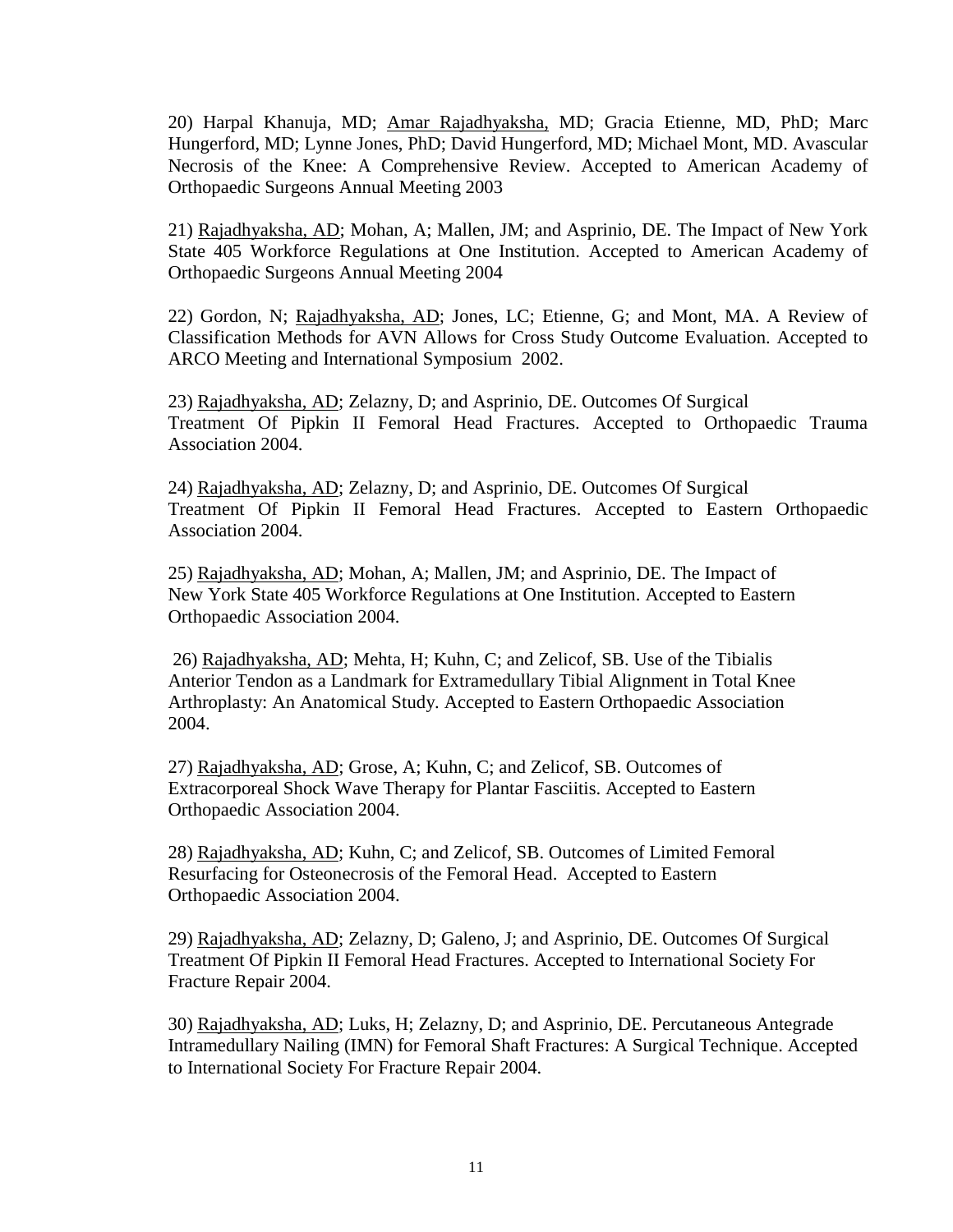31) Rajadhyaksha, AD; Zelazny, D; and Asprinio, DE. Outcomes Of Surgical Treatment Of Pipkin II Femoral Head Fractures. Accepted to Mid-America Orthopaedic Association 2005.

32) Rajadhyaksha, AD; Kuhn, C; and Zelicof, SB. Outcomes of Limited Femoral Resurfacing for Osteonecrosis of the Femoral Head. Accepted to Mid-America Orthopaedic Association 2005.

 33) Rajadhyaksha, AD; Grose, A; Kuhn, C; and Zelicof, SB. Outcomes of Extracorporeal Shock Wave Therapy for Plantar Fasciitis. Accepted to Mid-America Orthopaedic Association 2005.

34) Rajadhyaksha, AD; Mohan, A; Mallen, JM; and Asprinio, DE. The Impact of New York State 405 Workforce Regulations at One Institution. Accepted to Mid-America Orthopaedic Association 2005.

 35) Rajadhyaksha, AD; Mehta, H; Kuhn, C; and Zelicof, SB. Use of the Tibialis Anterior Tendon as a Landmark for Extramedullary Tibial Alignment in Total Knee Arthroplasty: An Anatomical Study. Accepted to Mid- America Orthopaedic Association 2005.

36) Rajadhyaksha, AD; Luks, H; Zelazny, D; and Asprinio, DE. Percutaneous Antegrade Intramedullary Nailing (IMN) for Femoral Shaft Fractures: A Surgical Technique. Accepted to Mid- America Orthopaedic Association 2005.

37) Rajadhyaksha, AD; Zelazny, D; and Asprinio, DE. Outcomes Of Surgical Treatment Of Pipkin II Femoral Head Fractures. Accepted to SICOT/SIROT 2005.

38) Rajadhyaksha, AD; Kuhn, C; and Zelicof, SB. Outcomes of Limited Femoral Resurfacing for Osteonecrosis of the Femoral Head. Accepted to SICOT/SIROT 2005.

 39) Rajadhyaksha, AD; Grose, A; Kuhn, C; and Zelicof, SB. Outcomes of Extracorporeal Shock Wave Therapy for Plantar Fasciitis. Accepted to SICOT/SIROT 2005.

40) Rajadhyaksha, AD; Mohan, A; Mallen, JM; and Asprinio, DE. The Impact of New York State 405 Workforce Regulations at One Institution. Accepted to SICOT/SIROT 2005.

 41) Rajadhyaksha, AD; Mehta, H; Kuhn, C; and Zelicof, SB. Use of the Tibialis Anterior Tendon as a Landmark for Extramedullary Tibial Alignment in Total Knee Arthroplasty: An Anatomical Study. Accepted to SICOT/SIROT 2005.

42) Rajadhyaksha, AD; Luks, H; Zelazny, D; and Asprinio, DE. Percutaneous Antegrade Intramedullary Nailing (IMN) for Femoral Shaft Fractures: A Surgical Technique. Accepted to SICOT/SIROT 2005.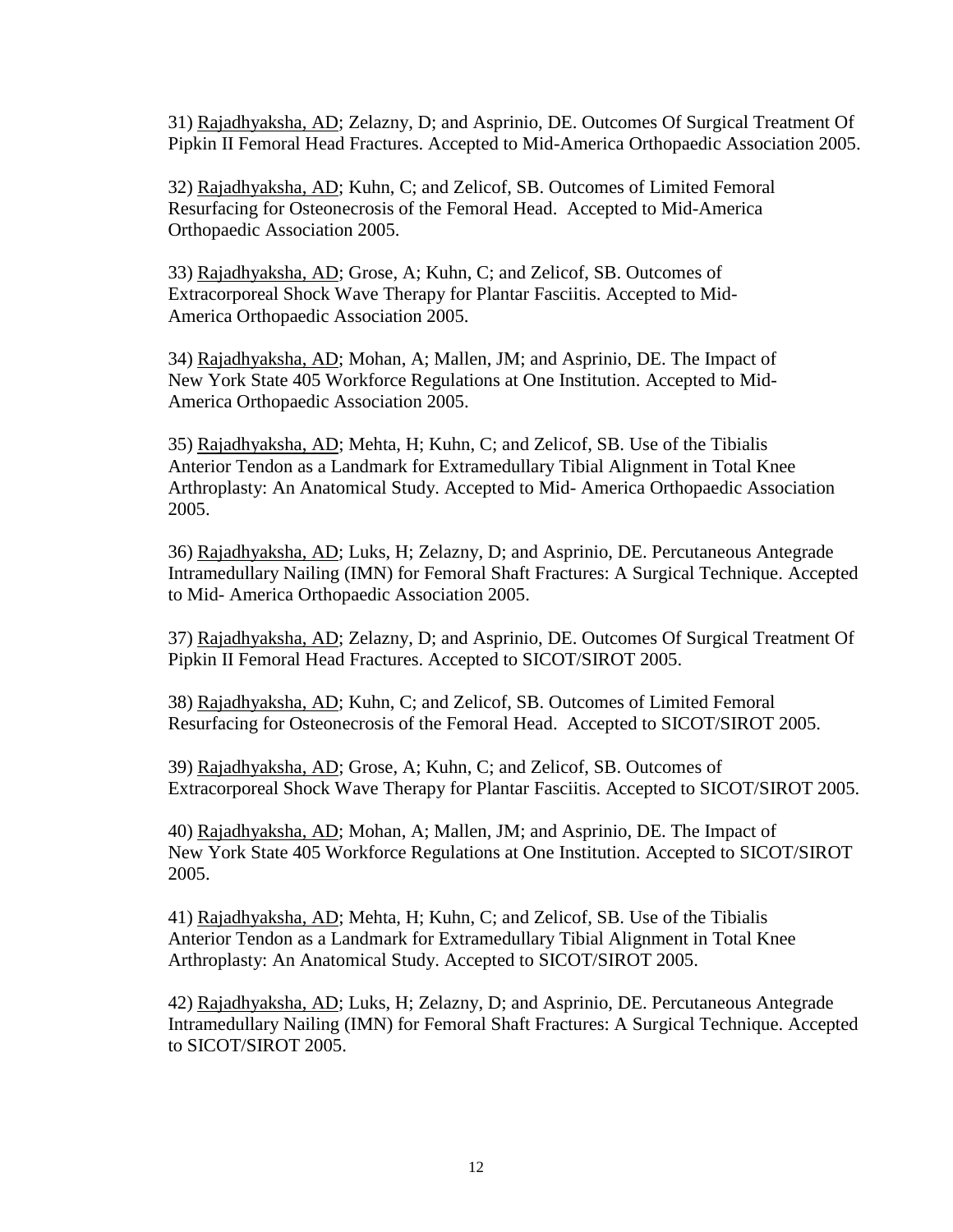43) Rajadhyaksha, AD; Zelazny, D; and Asprinio, DE. Outcomes of Surgical Treatment Of Pipkin II Femoral Head Fractures. Accepted to American Academy of Orthopaedic Surgeons Annual Meeting 2006.

44) Rajadhyaksha, AD; Paley, D; Mont, MA. Crowe Type-IV Hip Dislocation and Limb Length Discrepancy Treated with Cementless Total Hip Arthroplasty and Pre-Arthroplasty  $\overline{\text{I}}$ lio-Femoral Distraction. Accepted to  $2^{\text{nd}}$  Annual Joint Arthroplasty Young Investigators Meeting 2006.

45) Rajadhyaksha, AD; Brotea, C; Cheung, Y; Kuhn, C; Ramakrishnan, R; and Zelicof, SB. Comparison of Acetabular Polyethylene Wear Rates Between Highly Crosslinked and Traditional Polyethylenes – A Minimum Five Year Follow-up Study. Accepted to SICOT/SIROT 2006

46) Rajadhyaksha, AD; Kuhn, C; Ramakrishnan, R; and Zelicof, SB. Patellofemoral Complications In Total Knee Arthroplasty: Clinical and Radiographic Results of 145 Consecutive Cases Using a Third Generation Posterior Cruciate Substituting Knee Prosthesis. Accepted to SICOT/SIROT 2006

47) Rajadhyaksha, AD; Brotea, C; Cheung, Y; Kuhn, C; Ramakrishnan, R; and Zelicof, SB. Comparison of Acetabular Polyethylene Wear Rates Between Highly Crosslinked and Traditional Polyethylenes – A Minimum Five Year Follow-up Study. Accepted to EOA 2006

48) Rajadhyaksha, AD; Kuhn, C; Ramakrishnan, R; and Zelicof, SB. Patellofemoral Complications In Total Knee Arthroplasty: Clinical and Radiographic Results of 145 Consecutive Cases Using a Third Generation Posterior Cruciate Substituting Knee Prosthesis. Accepted to EOA 2006

49) Rajadhyaksha, AD; Kuhn, C; Ramakrishnan, R; and Zelicof, SB. Patellofemoral Complications In Total Knee Arthroplasty: Clinical and Radiographic Results of 145 Consecutive Cases Using a Third Generation Posterior Cruciate Substituting Knee Prosthesis. Accepted to ISTA 2006

50) Rajadhyaksha, AD; Brotea, C; Cheung, Y; Kuhn, C; Ramakrishnan, R; and Zelicof, SB. Comparison of Acetabular Polyethylene Wear Rates Between Highly Crosslinked and Traditional Polyethylenes – A Minimum Five Year Follow-up Study. Accepted to ISTA 2006

51) Rajadhyaksha, AD; Kuhn, C; and Zelicof, SB. Outcomes of Limited Femoral Resurfacing for Osteonecrosis of the Femoral Head. Accepted to ISTA 2006.

 52) Rajadhyaksha, AD; Mehta, H; Kuhn, C; and Zelicof, SB. Use of the Tibialis Anterior Tendon as a Landmark for Extramedullary Tibial Alignment in Total Knee Arthroplasty: An Anatomical Study. Accepted to ISTA 2006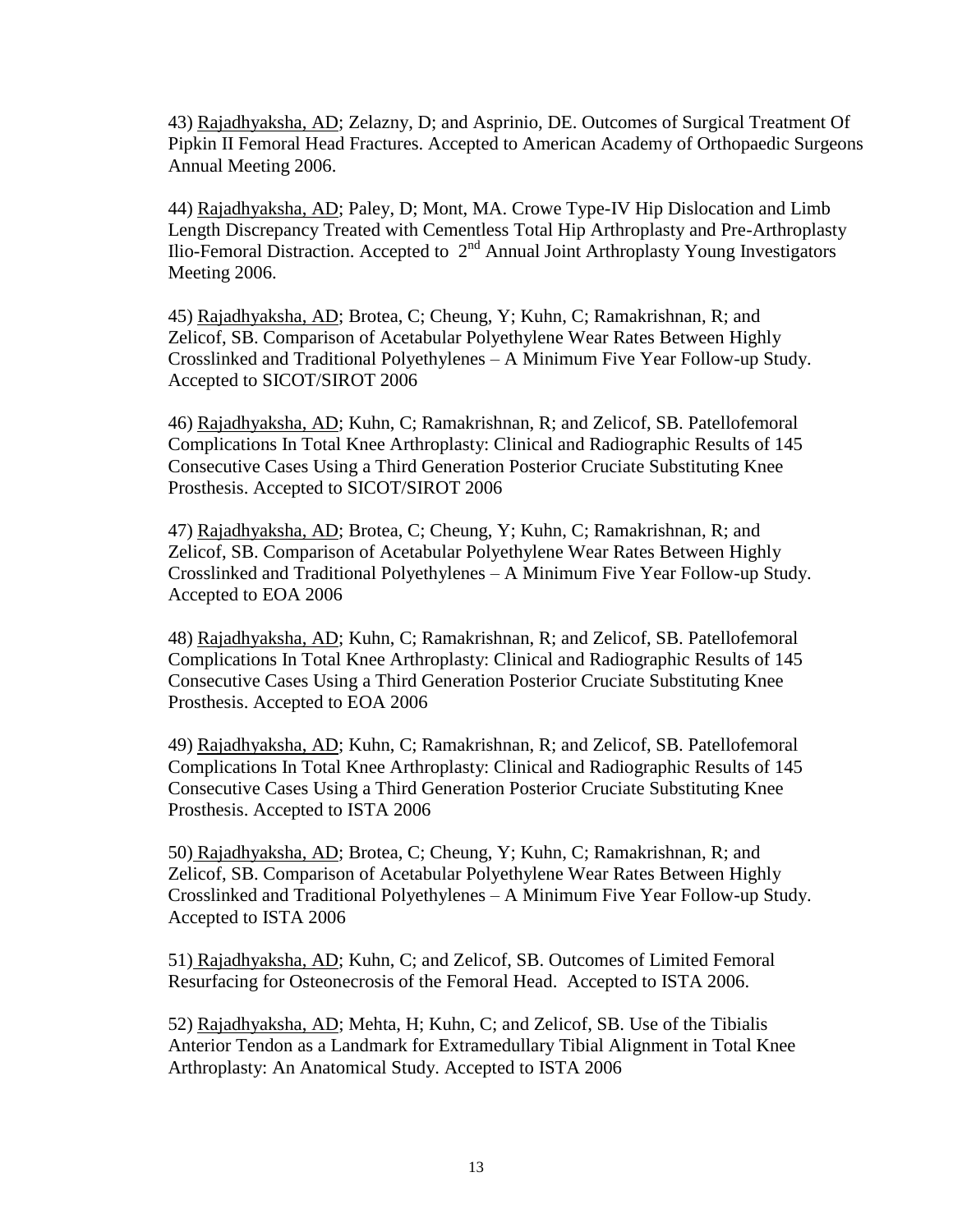53) Rajadhyaksha, AD; Brotea, C; Cheung, Y; Kuhn, C; Ramakrishnan, R; and Zelicof, SB. The Effect of Obesity on Wear Rates of Highly Cross-linked Ultra High Molecular Weight Polyethelene. Accepted to ISTA 2006

54) Rajadhyaksha, AD; Brotea, C; Cheung, Y; Kuhn, C; Ramakrishnan, R; and Zelicof, SB. Comparison of Acetabular Polyethylene Wear Rates Between Highly Crosslinked and Traditional Polyethylenes – A Minimum Five Year Follow-up Study. Accepted to EOA 2006

55) Rajadhyaksha, AD; Kuhn, C; Ramakrishnan, R; and Zelicof, SB. Patellofemoral Complications In Total Knee Arthroplasty: Clinical and Radiographic Results of 145 Consecutive Cases Using a Third Generation Posterior Cruciate Substituting Knee Prosthesis. Accepted to EOA 2006

56) Rajadhyaksha, AD; Brotea, C; Cheung, Y; Kuhn, C; Ramakrishnan, R; and Zelicof, SB. Comparison of Acetabular Polyethylene Wear Rates Between Highly Crosslinked and Traditional Polyethylenes – A Minimum Five Year Follow-up Study. Accepted to AAOS 2007

57) Rajadhyaksha, AD; Kuhn, C; and Zelicof, SB. Outcomes of Limited Femoral Resurfacing for Osteonecrosis of the Femoral Head. Accepted to AAOS 2007

58) Rajadhyaksha, AD; and Mont, MA. Understanding Osteonecrosis of the Knee. Accepted to 3<sup>rd</sup> Annual Joint Arthroplasty Young Investigators Meeting 2006.

 59) Rajadhyaksha, AD, Evans, P, Maher, S, Lipman, J, Wright, T, and Westrich, G. Computer Simulated Range of Motion and Virtual Surgery to Evaluate Large Femoral Heads and Implant Position. Accepted to EOA 2008.

60) Rajadhyaksha, AD, Kelly, N, Maher, S, Lipman, J, Wright, T, and Westrich, G. The Effect of Polyethylene Thickness on the Wear of Highly Cross-Linked Acetabular Liners in a "Near-Impingement" Hip Simulator Model. Accepted to EOA 2008.

61) Rajadhyaksha, AD, Kelly, N, Maher, S, Lipman, J, Wright, T, and Westrich, G. The Effect of Polyethylene Thickness on the Wear of Highly Cross-Linked Acetabular Liners in a "Near-Impingement" Hip Simulator Model. Accepted to AAHKS 2008.

62) Rajadhyaksha, AD, Kelly, N, Maher, S, Lipman, J, Wright, T, and Westrich, G. The Effect of Polyethylene Thickness on the Wear of Highly Cross-Linked Acetabular Liners in a "Near-Impingement" Hip Simulator Model. Accepted to Closed Hip Society Meeting 2008.

63) Rajadhyaksha, AD, Kelly, N, Maher, S, Lipman, J, Wright, T, and Westrich, G. The Effect of Polyethylene Thickness on the Wear of Highly Cross-Linked Acetabular Liners in a "Near-Impingement" Hip Simulator Model. Accepted to Orthopaedic Research Society 2009.